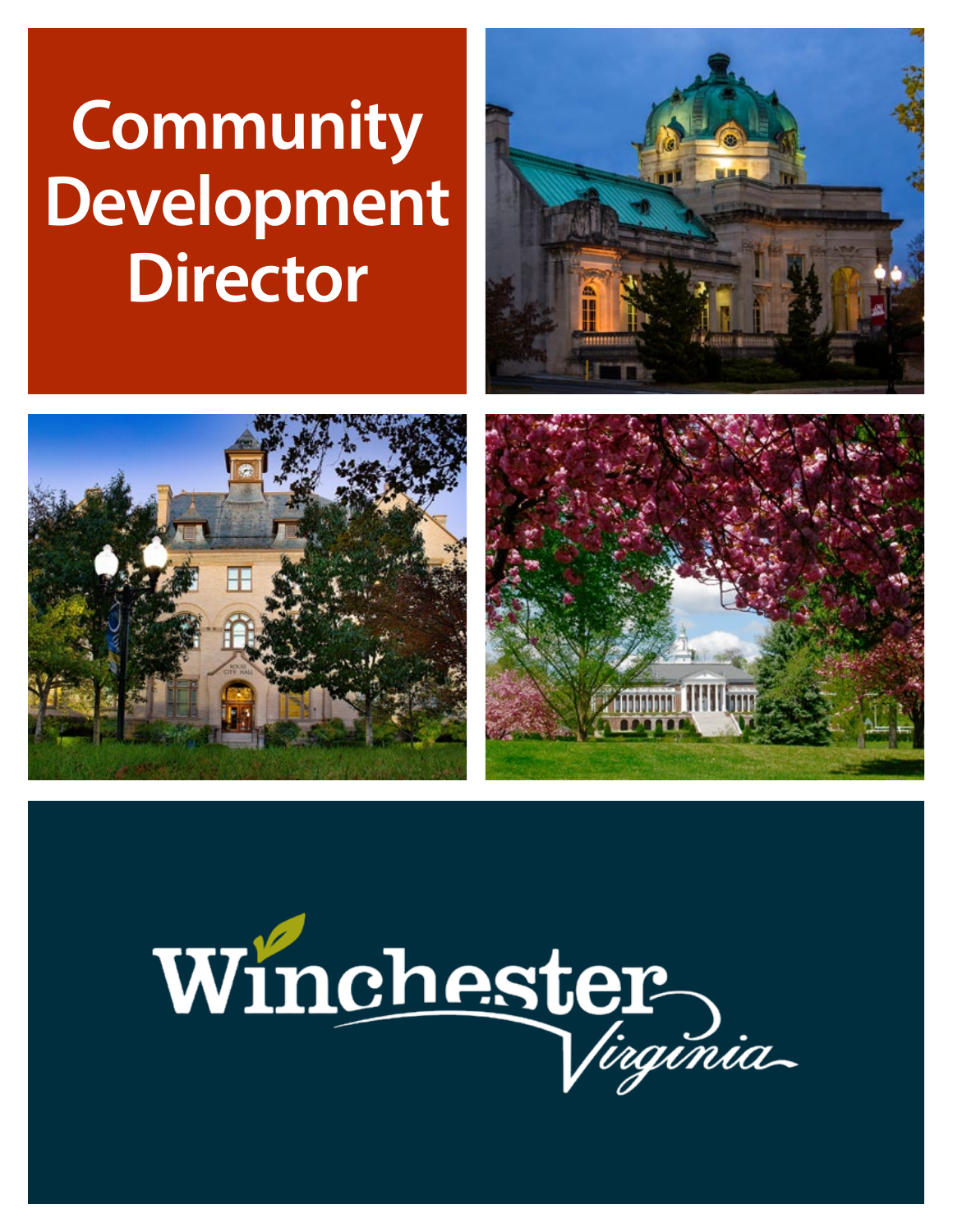#### **The Ideal Teammate**

The City of Winchester is seeking a leader with proven experience to direct the activities of the Planning, Zoning, Inspections, and Housing Departments. The Director will work proactively with developers, community organizations, neighborhood associations and agency officials on current or proposed developments including private development.

## **The Organization**

The City organization, which employs over 600 dedicated staff members with a wealth of knowledge and skills, is a great place to work. Our City Manager leads by example and with integrity while maintaining a transparent and collaborative work environment. Everyone is not only empowered but obligated to help move the community forward.



# **The Community**

Winchester is an independent city in northwest Virginia located just 72 miles from Washington D.C. Due to its strategic location, size, and hometown feel, Winchester is a scenic escape for people in nearby larger cities and is the regional retail hub for shopping and dining as Winchester's daytime population swells to over 75,000. An award-winning comprehensive plan is in place to guide development of Winchester's 9.23 square miles. Here are a few reasons many people and businesses call Winchester city home:

- Voted one of the friendliest towns in the mid- Atlantic & Southeast region by Blue Ridge Country Magazine and best places to retire by AARP, Kiplinger's and Where to Retire magazine
- Home of Shenandoah University and just a few miles from Lord Fairfax Community College
- Beautiful pedestrian mall with over 50 shops, 30 restaurants and plenty of events for all ages
- Low-crime rates, great schools and beautiful family-friendly community
- Home of the annual Shenandoah Apple Blossom Festival
- Approximately 170 acres of public park land